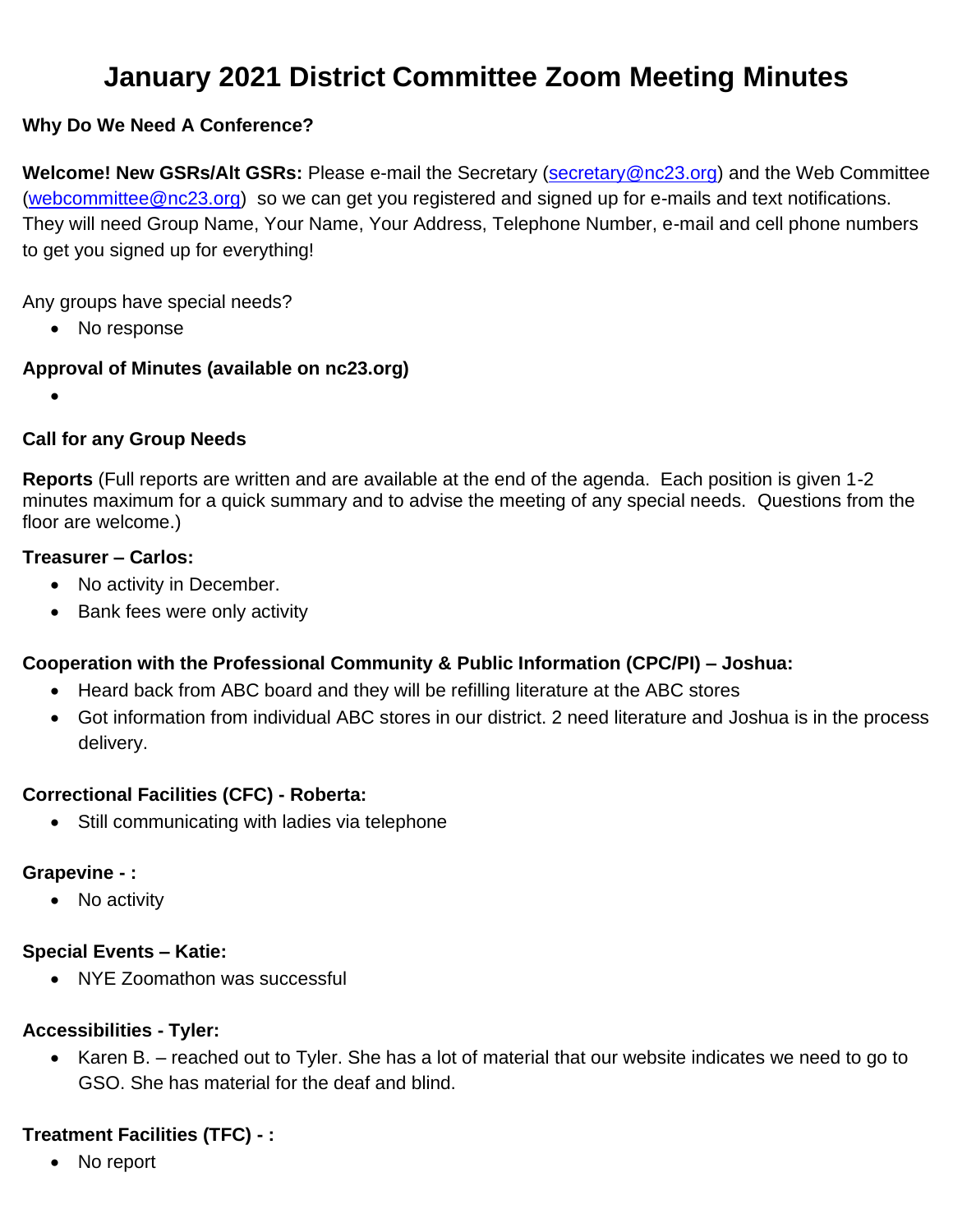## **Web & Technology – Kyle:**

• No report

#### **Intergroup Representative – Mike:**

- Hours are still 10-2 M, W, F
- Have a cash app for donations. It is on the Intergroup website. This will be shared with the district as soon as possible.
- They have rearranged the office to open the room allowing more space for meetings.
- 2 week notice if you want to use the Inter Group office. Contact Chuck R at the InterGroup office or send Intergroup an email. This is primarily to assure that things are in place.
- Intergroup mtg next Wed at 6:30. 2022 Committee mtg will commence at 5:30, prior to the Intergroup mtg. Both meetings are open.
- Mike wants to thank everyone in the district and groups for financial support of the Intergroup.

#### **AA2022 Committee – Karen:**

- Meeting next week to discuss what people found on their fact finding of other Intergroup offices.
- If you want to hear how other districts run Intergroup please attend.

## **Safety Conference – Mariah:**

- $\bullet$  To be held on 2-14-21.
- Mariah Jerry W. and Madaline have put on these workshops before and will assist.
- This will be districts 23 and 24.

#### **Alt DCM Report:**

• Position Vacant

## **LCM Reports:**

• Mitch – No Report

## **DCM Report:**

• Notifying Web Committee of Meeting Changes. Please allow some extra days.

#### **Old Business:**

- Alternate DCM Vacancy
- LCM Vacancy
- Mike can we do away with one or the other? Adrian they are needed. Was designed for the number of face-to-face meetings in district 23.

#### **New Business:**

- Trisha Rule 62 is concerned that PO Box is not being checked regularly
- Karen Meeting in CA, Friday 1-15 at 9:00 PM with ALS interrupter. Mtg ID 9013364499.
- Roberta  $57<sup>th</sup>$  International Women's conference Feb-17 21 women from 40 different countries. Approximately 5,000 women. Roberta is one of the speakers.
- Kimberly M interested in standing for Alternate DCM. Recent move from Raleigh. Got sober in Greensboro about 20 years ago and recently moved back. She provided her extensive service resume. Kimberly was voted in as Alternate DCM.